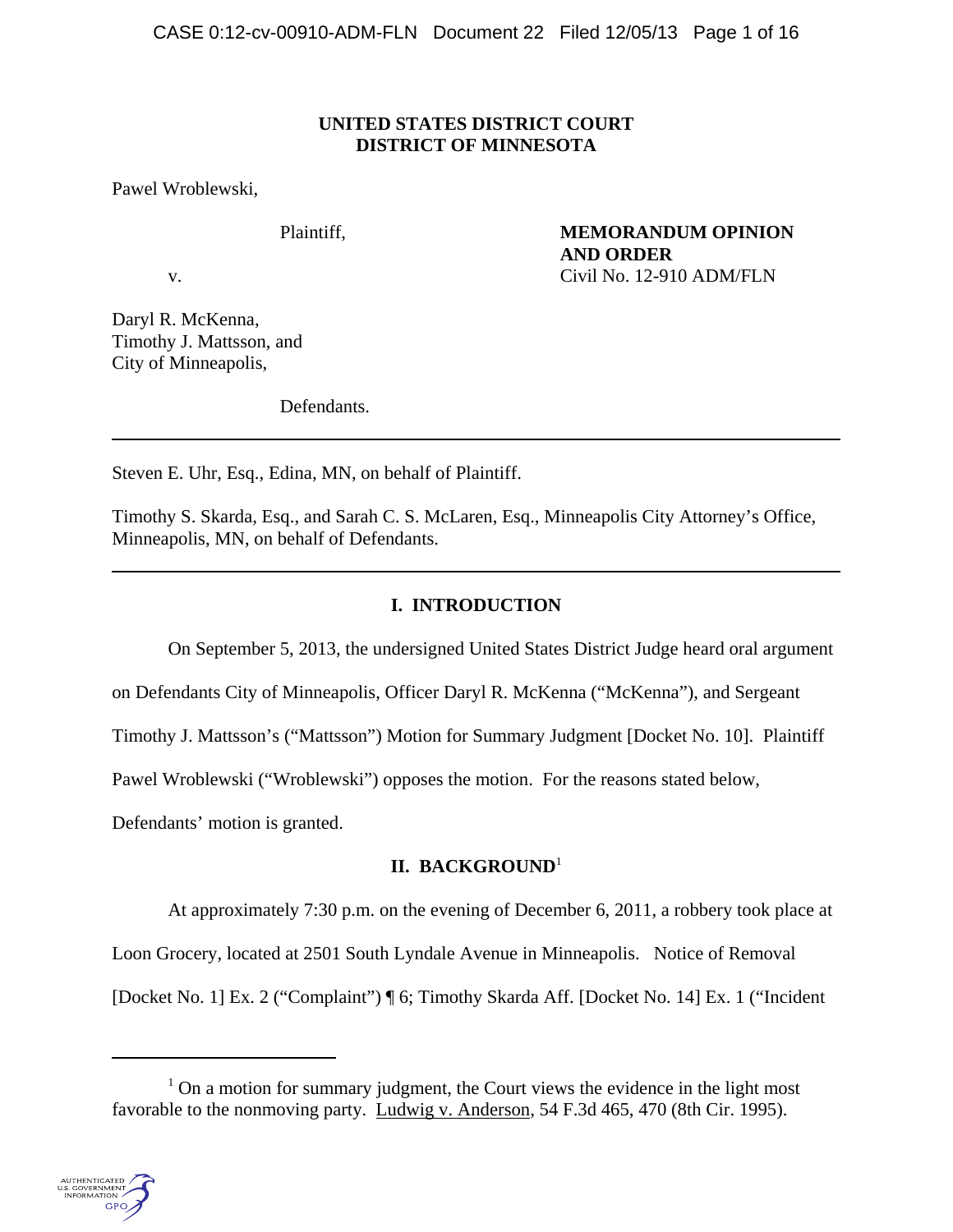## CASE 0:12-cv-00910-ADM-FLN Document 22 Filed 12/05/13 Page 2 of 16

Report"), at 1. Sgt. Mattsson was in the neighborhood of the grocery, when at 7:32 p.m., he received the initial description of the robbery suspect: white male, 25-27 years old, black stocking cap, black sweatshirt and blue jeans. Mattsson received a further report that the suspect was on foot eastbound and then possibly northbound. At approximately 7:36 p.m. Mattsson observed an individual later determined to be Wroblewski walking eastbound on  $26<sup>th</sup>$  street, 6.5 blocks southeast of the Loon Grocery.<sup>2</sup> Id.; Mattsson Decl. [Docket No. 13] Ex. 3.

Mattsson turned his squad car's spotlight on Wroblewski. Steven Uhr Aff. [Docket No. 17] Ex. 2 ("Wroblewski Dep.") 25:24. Wroblewski turned and stopped as Mattsson pulled up beside him. Id. at 25:25–26:4. Mattsson asked Wroblewski, "Where are you going? Why are you here?" Id. at 26:13-14. Wroblewski told the officer, "That's really not any of your business, what I'm doing here and where I'm going." Id. at 26:14-15. Mattsson continued to question Wroblewski; Mattsson asked Wroblewski to identify himself and told Wroblewski that he looked "exactly like someone that committed a robbery." Id. at 26:25–27:4. Wroblewski said, "It definitely is not me." Id. at 27:5. According to Wroblewski, Mattsson then got out of his squad car and continued to ask Wroblewski questions about his identity and where he was going. Id. at 27:6-7. Wroblewski did not answer Mattsson's questions and asked if he could call his attorney; Mattsson told him he could not call his attorney. Id. at 27:7-11. At this point, Wroblewski told Mattsson that he was not going to answer any of Mattsson's questions. Id. at 27:15-17.

Wroblewski is a white male, 30 years old, 5'9", and was wearing dark sweatpants and a zippered North Face jacket on the night of the incident. In addition, Wroblewski was carrying a rock-climbing harness. Wroblewski was going to Vertical Endeavors, a rock climbing facility

 $2$  Plaintiff is not challenging the initial interaction between Mattsson and Plaintiff. Mem. Opp'n [Docket No. 15] 11. Plaintiff concedes that the initial stop may have been justified.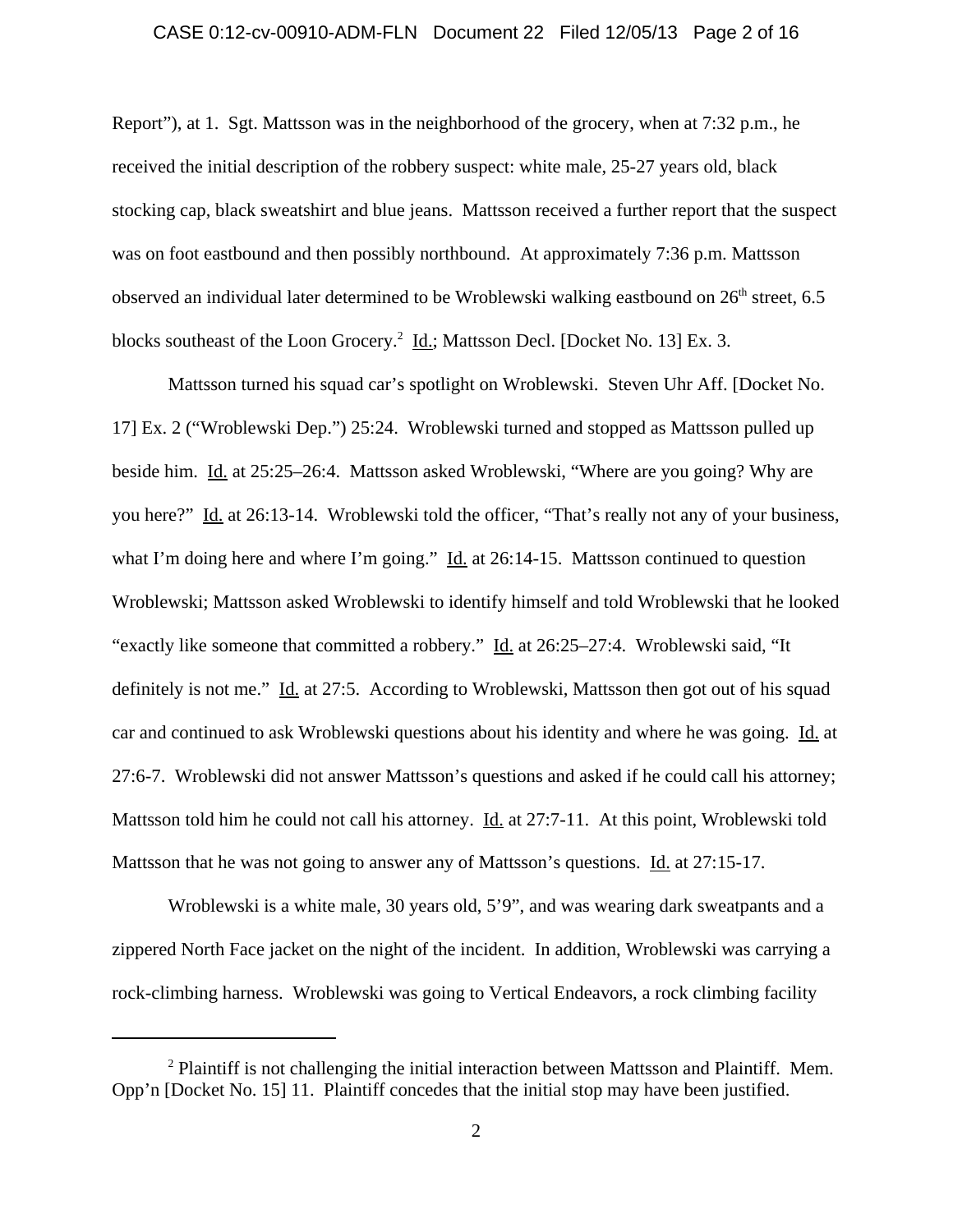## CASE 0:12-cv-00910-ADM-FLN Document 22 Filed 12/05/13 Page 3 of 16

located on the corner of 25th Street and Nicollet Avenue. At 7:38 p.m., a second description of the suspect was broadcast: white male, in his 20's, height 6'1", clean shaven, wearing all black, black cap, black jacket-jeans, dirty looking. Incident Rpt. at 2. Mattsson noted Wroblewski had a dark jacket with a "North Face" logo, so Mattsson radioed to ask if the officers at Loon Grocery knew if the robber "had any markings on his coat." Uhr Aff. ¶ 1. The officers at the store responded that the clerk "doesn't believe so but not 100% sure." Id.

Officer McKenna then arrived on the scene of the stop and approached Wroblewski from behind. Wroblewski said he wanted to call his attorney and moved his hand toward his pocket to retrieve his phone. Wroblewski Dep. at 29:5-7. Mattsson told Wroblewski not to put his hands in his pockets. Id. at 29:8-10. Wroblewski put his harness and his other belongs down on the ground. McKenna applied handcuffs and then searched Wroblewski's pockets, removing Wroblewski's cellphone and keys.<sup>3</sup> Id. at 29:21–30:6. Wroblewski was placed in the back of McKenna's squad car. Wroblewski claims McKenna used profanity repeatedly even after Wroblewski asked him to stop. McKenna also allegedly told Wroblewski that he was legally obligated to identify himself. Wroblewski complained repeatedly that the cuffs were too tight. McKenna did not check the handcuffs and did not loosen them.

At 7:55 p.m., Mattsson radioed Loon Grocery to set up a "show up" where the victim would observe the suspect to see if the suspect was the robber. Incident Rpt. at 2. An officer volunteered to pick up the victim clerk and bring him to see if he recognized Wroblewski. By 8:01 p.m. the clerk had arrived, McKenna had taken Wroblewski out of the squad car, and the clerk indicated that Wroblewski was not the robber. Id. McKenna had Wroblewski return to

<sup>&</sup>lt;sup>3</sup> Mattsson claims Officer McKenna placed Wroblewski in handcuffs because Wroblewski pulled away before McKenna had an opportunity to do a full pat search.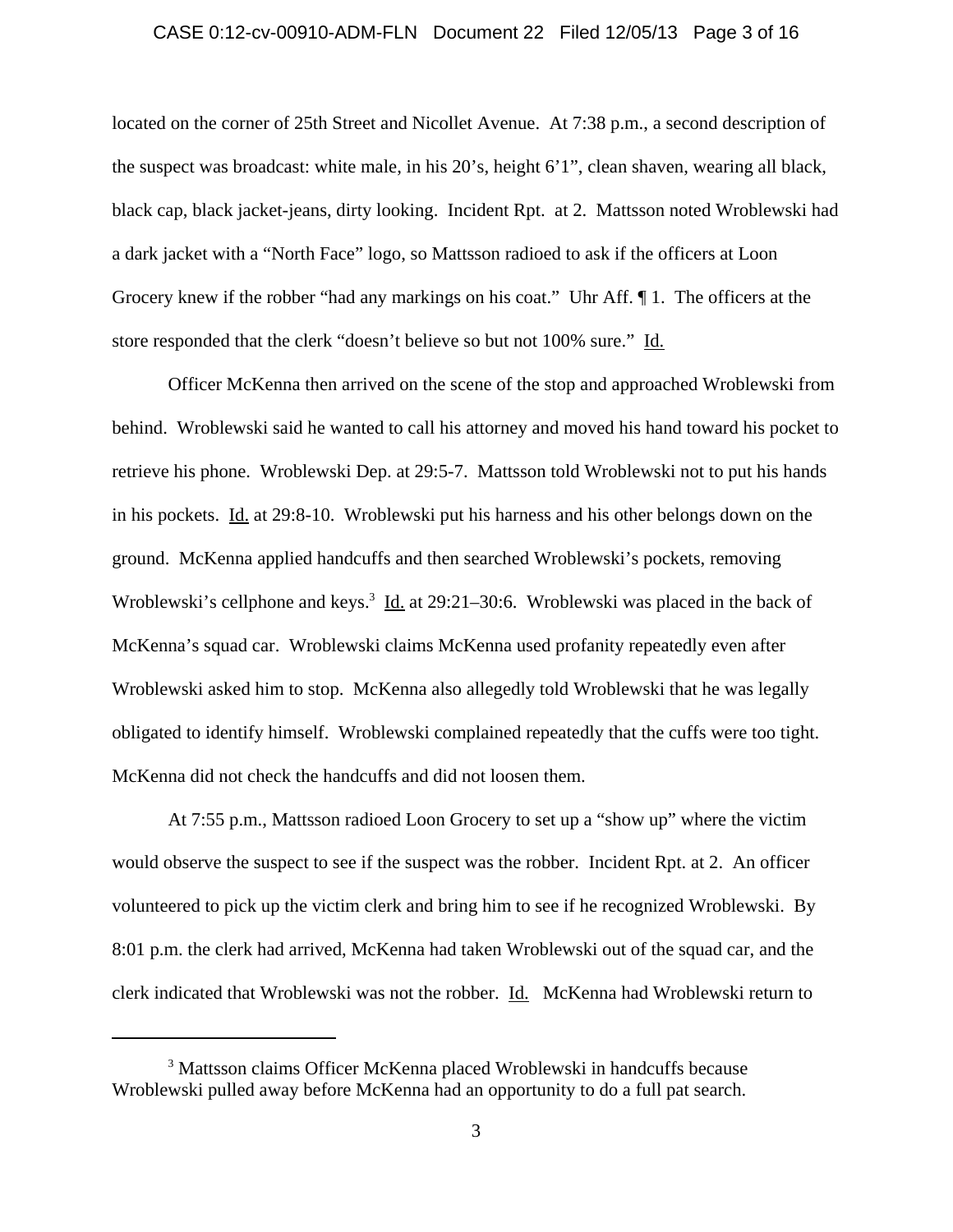## CASE 0:12-cv-00910-ADM-FLN Document 22 Filed 12/05/13 Page 4 of 16

the squad car, still handcuffed. Wroblewski Dep. 33:18. McKenna argues that he was considering citing Wroblewski for obstruction of legal process and could not do so unless Wroblewski identified himself. Wroblewski was not told about the possible obstruction charge; he recalls McKenna continuing to use profanity and telling him that he was being held because he was also a suspect in another robbery. <u>Id.</u> at 34:15-24. Another officer had allegedly already told McKenna that Wroblewski did not resemble the suspect description in that other case. The exact order of events and statements following the "show up" is unclear, but Wroblewski claims McKenna told him that if he did not identify himself, then he would be taken to the police station. Id. at 34:23–35:18. At that point Wroblewski gave his name. Id. McKenna checked Wroblewski's name in the police database and then released him. Wroblewski was released within 5 minutes of the victim clerk's failing to identify Wroblewski as the robber. Incident Rpt. at 2.

From these events, Wroblewski alleges injury to his right wrist in the form of a tingling sensation. Compl. ¶ 26; Wroblewski Dep. at 10. Weeks later, on December 30, 2011, Wroblewski received medical care from Brandy L. Utter, M.D. Uhr Aff. Ex. 9. The doctor conducted a variety of tests on Wroblewski's wrist and recommended wearing a brace, resting, stretching, and taking some non-prescription strength pain medication. Id. The doctor wrote, "If no improvement in 2-3 weeks, he will need to follow up." Id. No further medical reports have been provided.<sup>4</sup>

<sup>&</sup>lt;sup>4</sup> Plaintiff directs the Court to Uhr Aff. Ex. 10, but no such exhibit exists in the record. The only medical report provided to the court is Ex. 9.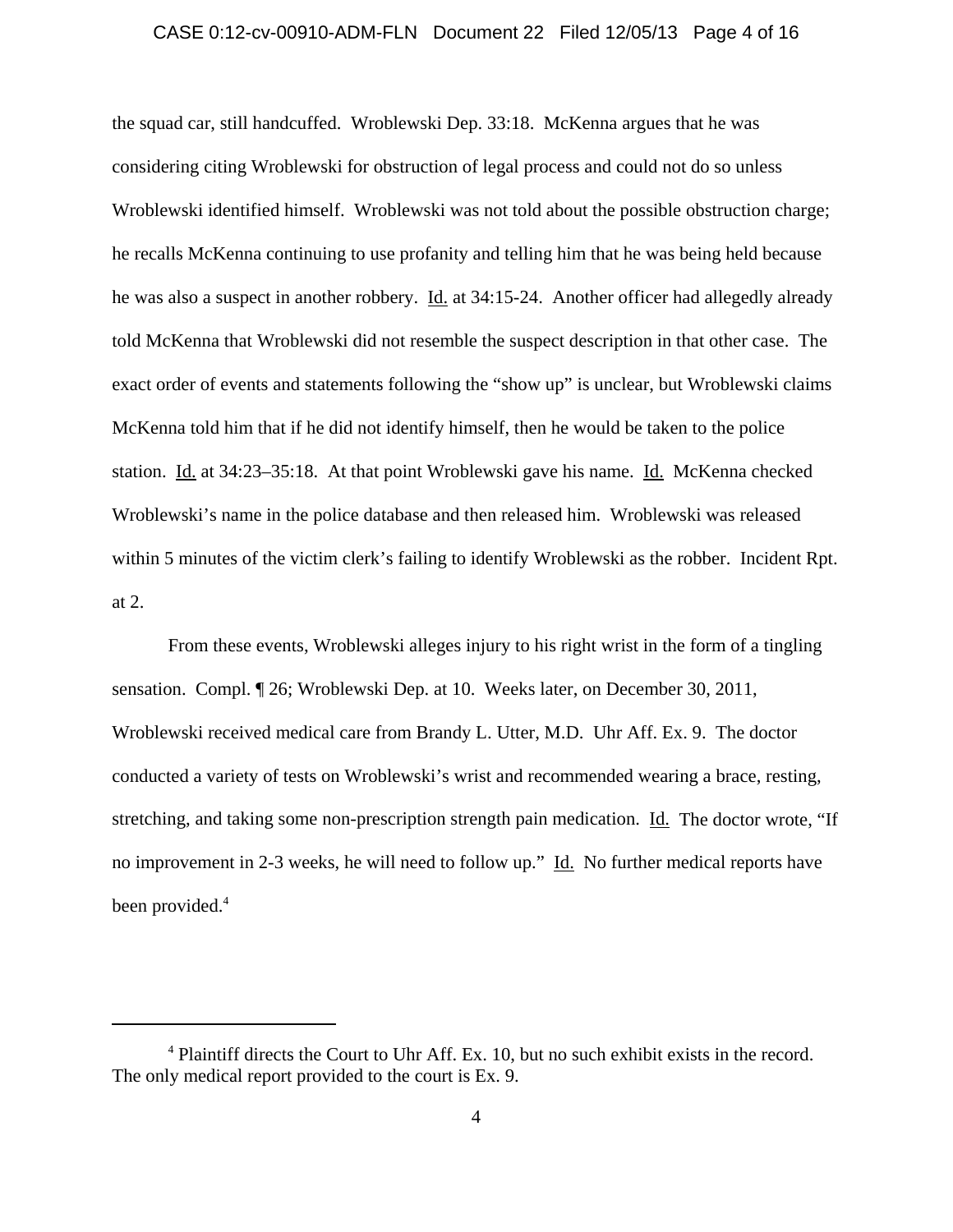### **III. DISCUSSION**

#### **A. Standard of Review**

Federal Rule of Civil Procedure 56(c) provides that summary judgment shall issue "if the pleadings, depositions, answers to interrogatories, and admissions on file, together with the affidavits, if any, show that there is no genuine issue as to any material fact and that the moving party is entitled to judgment as a matter of law." Fed. R. Civ. P. 56(c); see Matsushita Elec. Indus. Co., Ltd. v. Zenith Radio Corp., 475 U.S. 574, 587 (1986); Anderson v. Liberty Lobby, Inc., 477 U.S. 242, 252 (1986); Celotex Corp. v. Catrett, 477 U.S. 317, 323 (1986). On a motion for summary judgment, the Court views the evidence in the light most favorable to the nonmoving party. Ludwig, 54 F.3d at 470. The nonmoving party may not "rest on mere allegations or denials, but must demonstrate on the record the existence of specific facts which create a genuine issue for trial." Krenik v. Cnty. of Le Sueur, 47 F.3d 953, 957 (8th Cir. 1995).

## **B. 42 U.S.C. § 1983 Claim Against McKenna and Mattsson**

"Section 1983 imposes liability for certain actions taken 'under color of' state law that deprive a person 'of a right secured by the Constitution and laws of the United States.'" Dossett v. First State Bank, 399 F.3d 940, 947 (8th Cir. 2005) (quoting Lugar v. Edmondson Oil Co., 457 U.S. 922, 931 (1982)).

Wroblewski claims Mattsson and McKenna (the "Officers"), detained him without lawful justification or reasonable suspicion. Wroblewski argues Mattsson and McKenna violated his rights by detaining him for an unreasonably long time, by searching his pockets without consent, by placing him in handcuffs that were too tight and refusing to loosen them, and finally, by using profanity and verbally abusing him during the detention. Compl. ¶¶ 46-49. Wroblewski also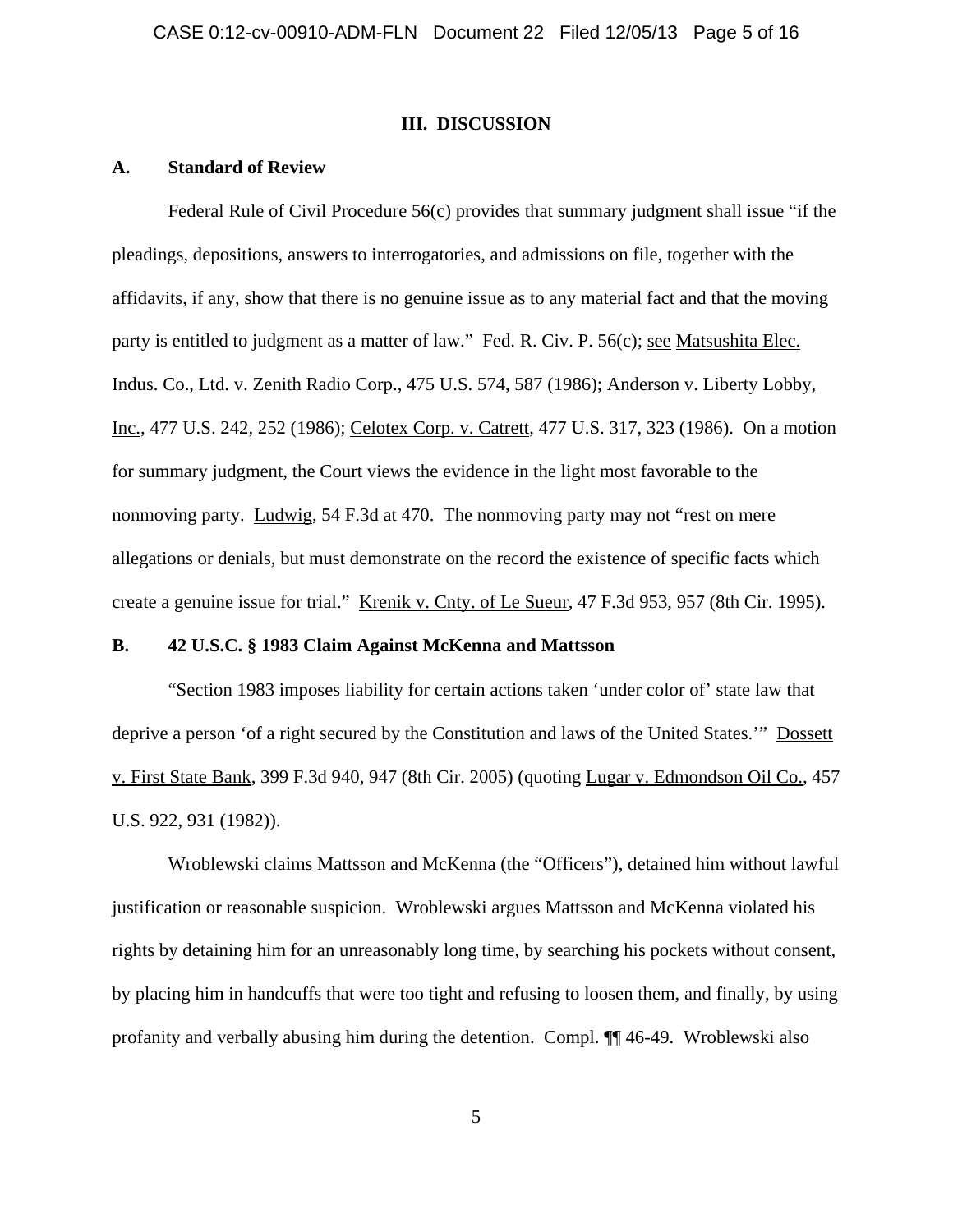## CASE 0:12-cv-00910-ADM-FLN Document 22 Filed 12/05/13 Page 6 of 16

alleges that this conduct was willful and in bad faith.  $\underline{Id}$  at  $\P$  50. Defendants claim they are entitled to qualified immunity.

The standard for assessing qualified immunity is one of "objective legal reasonableness." Winters v. Adams, 254 F.3d 758, 766 (8th Cir. 2001) (citing Harlow v. Fitzgerald, 457 U.S. 800, 819 (1982)). The first question is whether, viewing the facts in the light most favorable to the party asserting the injury, the officer's conduct violated a constitutional right. Saucier v. Katz, 533 U.S. 194, 201 (2001), overruled in part, Pearson v. Callahan, 129 S. Ct. 808, 818 (2009). If the first question is answered in the affirmative, the second question is whether the right violated was clearly established.<sup>5</sup> Id. "Defendants will not be immune if, on an objective basis, it is obvious that no reasonably competent officer would have concluded that the defendant should have taken the disputed action." Winters, 254 F.3d at 766. "Whether a given set of facts entitles the official to summary judgment on qualified immunity grounds is a question of law." Greiner v. City of Champlin, 27 F.3d 1346, 1352 (8th Cir. 1994).

## **1. Terry Stop**

The Fourth Amendment protects citizens against unreasonable searches and seizures, even when the seizure does not result in prosecution for a crime. Terry v. Ohio, 392 U.S. 1, 16 (1968).<sup>6</sup> However, if an officer has reasonable articulable suspicion a person has committed or is

<sup>&</sup>lt;sup>5</sup> In Pearson, the Supreme Court ruled that courts have the discretion to evaluate the second question before deciding the first question. See Pearson, 129 S.Ct. at 818.

<sup>&</sup>lt;sup>6</sup> Chief Justice Earl Warren candidly held that the interaction of police and citizen on the street "thrusts to the fore difficult and troublesome issues." Terry, 392 U.S. at 9. On the one hand, "No right is held more sacred, or is more carefully guarded, by the common law, than the right of every individual to the possession and control of his own person, free from all restraint or interference of others, unless by clear and unquestionable authority of law." Id. On the other hand the police have been tasked with "rapidly unfolding and often dangerous situations on city streets" and are called upon to act in the interest of effective law enforcement. Id. at 10.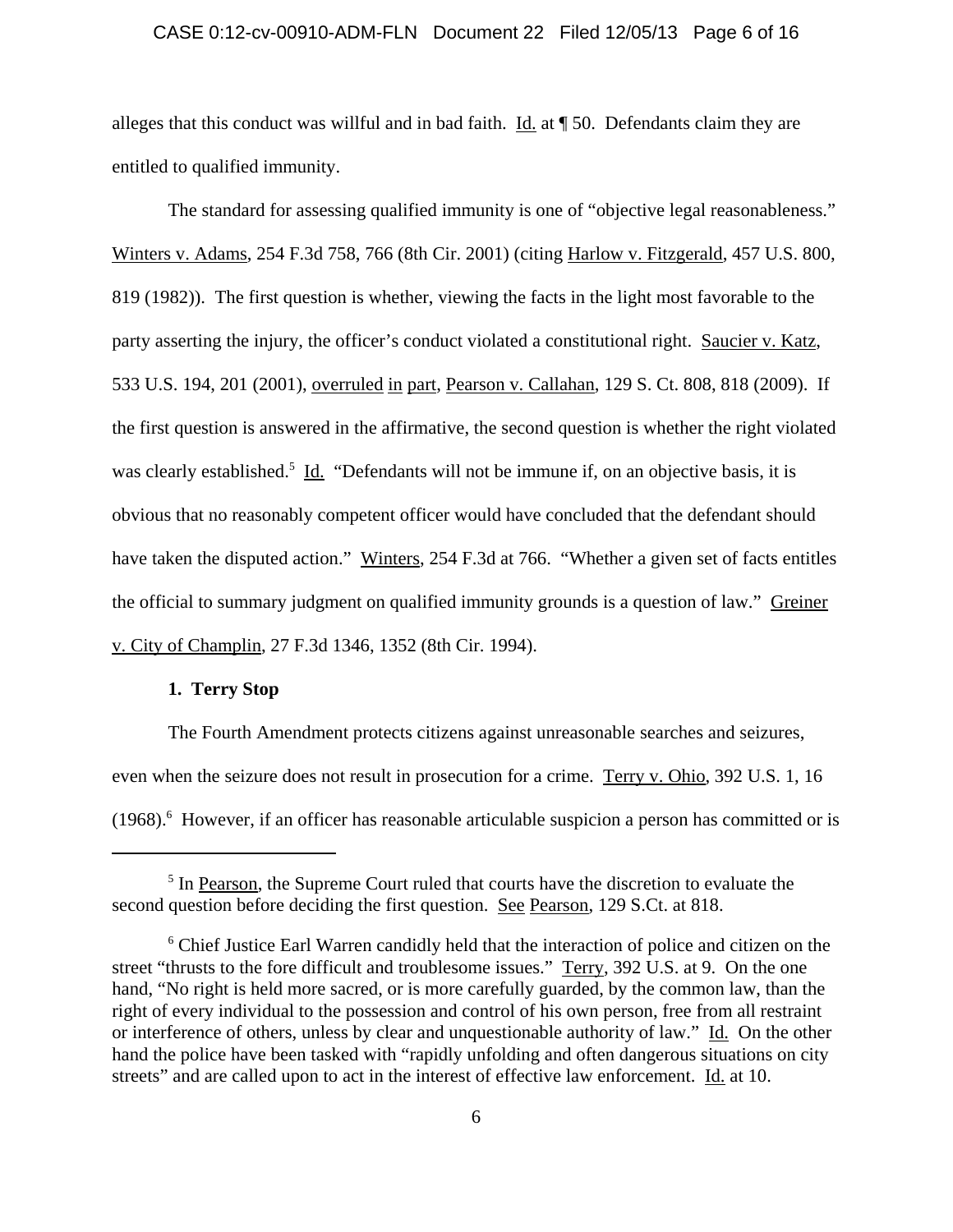## CASE 0:12-cv-00910-ADM-FLN Document 22 Filed 12/05/13 Page 7 of 16

about to commit a crime, then a police officer may temporarily seize a suspect for the purpose of questioning. Florida v. Royer, 460 U.S. 491, 498 (1983) (citing United States v. Brignoni-Ponce, 422 U.S. 873, 881-82 (1975)); United States v. Morgan, 729 F.3d 1086, 1089 (8th Cir. 2013) (citing United States v. Sokolow, 490 U.S. 1, 7 (1989)).

"Officers should employ the least intrusive means reasonably available to verify or dispel their suspicions." Morgan, 729 F.3d at 1091. But, when confronted with a potentially dangerous suspect or a suspect that may flee, then handcuffing and confining a suspect to a police officer's squad car awaiting a "show up" can be reasonable, and does not change a Terry stop into an arrest. See Michigan v. Summers, 452 U.S. 692, 702 (1981); and see United States v. Martinez, 462 F.3d 903, 908 (8th Cir. 2006); El-Ghazzawy v. Berthiaume, 636 F.3d 452, 457 (8th Cir. 2011) (the use of handcuffs "requires some reasonable belief that the suspect is armed and dangerous or that the restraints are necessary for some other legitimate purpose, evaluated on the facts of each case").

In the circumstances of this case, the limits of a Terry stop were not exceeded when Wroblewski was handcuffed and placed in a squad car to await the "show up." Wroblewski is not challenging his initial interaction with Mattsson. Mem. Opp'n [Docket No. 15] 11. Wroblewski concedes the initial Terry stop may have been justified by reasonable suspicion. But, even so, Wroblewski argues Mattsson violated the scope limitation of Terry. First, Wroblewski argues that once Mattsson exited his vehicle and got a closer look at Wroblewski, it was clear that he looked nothing like the description of the robbery suspect. Second, Wroblewski argues the officers did not need such a long time to dispel their suspicions. Id. Finally, Wroblewski argues the officers intruded on his personal liberty by handcuffing and searching him.

Mattsson had reasonable suspicion Wroblewski was the Loon Grocery robbery suspect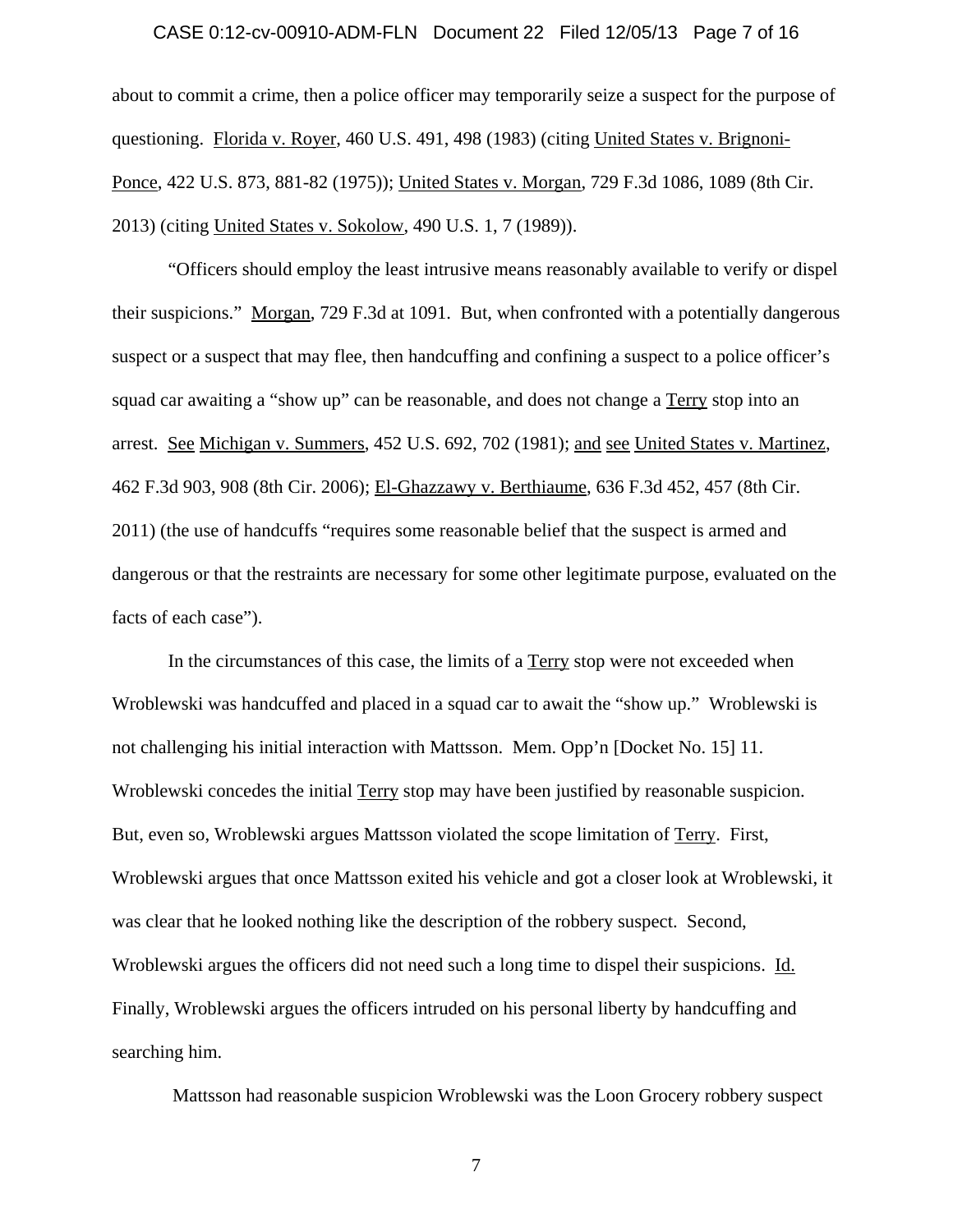### CASE 0:12-cv-00910-ADM-FLN Document 22 Filed 12/05/13 Page 8 of 16

because Wroblewski was on foot, only blocks away from Loon Grocery, and walking eastbound. Furthermore, the radioed descriptions were not so different from Mattsson's observations of Wroblewski. The first description reported the suspect as a white male, 25-27 years old, black stocking cap, black sweatshirt, and blue jeans. The second description changed slightly, describing the suspect as in his mid-20's, height 6'1", clean shaven, wearing all black, black jacket-jeans, dirty-looking. Wroblewski was a 30 year old, white male, was wearing dark clothes not unreasonably different from the descriptions radioed, and was sufficiently tall to prevent elimination from the suspicion on that basis. Wroblewski argues that Mattsson should have released him as soon as Mattsson saw that Wroblewski was wearing a dark blue North Face jacket and dark sweatpants, instead of a black sweatshirt and blue jeans. At night, black clothing, dark clothing, and blue jeans may be easily confused. Mattsson did note the North Face logo and radioed to an officer at Loon Grocery, but the clerk was "not 100% sure" about further specifics of what the robbery suspect was wearing. Mattsson made a reasonable decision to wait on releasing Wroblewski until he had more definite information.

Mattsson and McKenna's task of dispelling their suspicions was made more difficult by Wroblewski himself. When he approached Wroblewski, Mattsson asked Wroblewski where he was going and why he was in the neighborhood. Wroblewski decided not to respond to Mattsson and McKenna, as was his right. See Berkemer v. McCarty, 468 U.S. 420, 439 (1984). But, Wroblewski's decision prevented Mattsson and McKenna from using the quickest means of dispelling their suspicions. Wroblewski could have told Mattsson that his car was parked nearby and that his driver's license was inside. The Officers, when they could not get answers from Wroblewski, decided a "show up" would be the most efficient way to confirm or dispel suspicion. See Martinez, 462 F.3d at 908. Mattsson stopped Wroblewski at approximately 7:38 p.m. By 8:01 p.m., the "show up" was conducted. Less than 25 minutes is not an unreasonably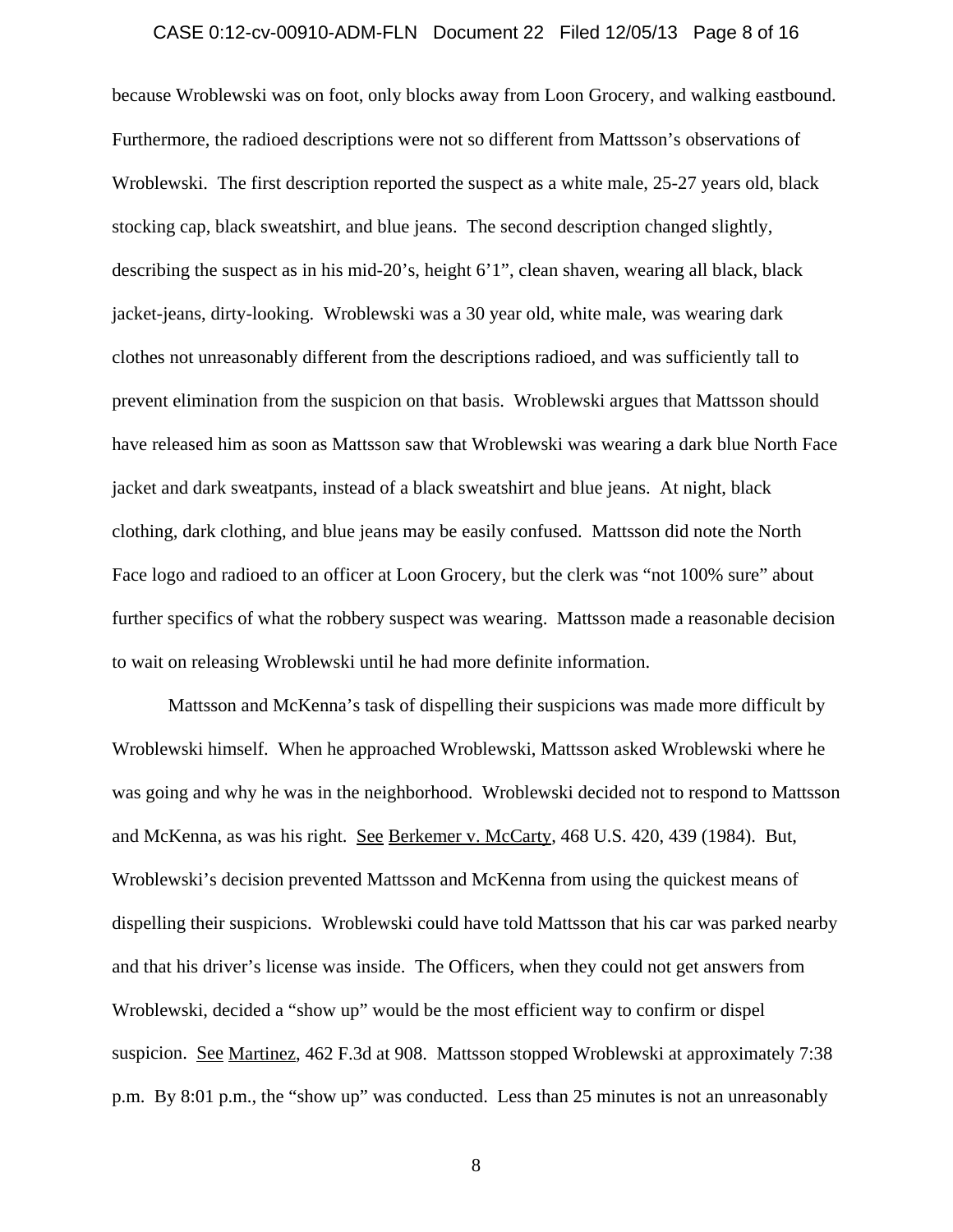#### CASE 0:12-cv-00910-ADM-FLN Document 22 Filed 12/05/13 Page 9 of 16

long time for an officer to conduct a "show up" when the scene of the crime is 6.5 blocks away and the suspect exercised his constitutional right not to respond to police questions.<sup>7</sup> In addition, "there is no evidence that any of the law enforcement officers were dilatory in their investigation or that there was an unnecessary delay" in bringing the clerk to the "show up." See Kaleta v. Johnson, No. 12-170, 2013 U.S. Dist. LEXIS 95116, at \*41 (D. Minn. July 9, 2013) (citing United States v. Maltais, 403 F.3d 550, 557 (8th Cir. 2005)).

Finally, the Officers were responding to a reported robbery and were looking for a suspect fleeing the scene of the crime. Although no weapon was reportedly used at Loon Grocery, the officers were reasonably cautious because robbery is a felony and a crime of violence. Minn. Stat. §§ 609.24 and 624.712. The Officers also reported that Wroblewski was agitated and was holding something in his hands. Wroblewski claims that he asked to call his attorney and moved his hand toward the cellphone in his pocket. Mattsson, nervous Wroblewski might have a weapon in his pocket, told him not to do that. Wroblewski claims he complied with Mattsson's orders and kept his hands away from his pockets. Wrobelwski maintains that he was calm throughout the interaction, but admits that when McKenna approached him from behind, he may have "flinched" as McKenna began to pat him down for weapons. McKenna claims Wroblewski pulled away, at which point he decided to put on the handcuffs to complete the pat down. Either way, in responding to the robbery, the Officers were reasonable in wanting to maintain the status quo for their investigation, protect themselves from a possible weapon, and prevent Wroblewski from walking away. In sum, stopping Wroblewski and detaining and handcuffing him constituted a seizure, but was, under the totality of circumstances, objectively

<sup>&</sup>lt;sup>7</sup> Wroblewski argues that he should have been transported to the store for the "show up," rather than waiting for an officer to pick up the clerk and conduct the "show up" at the stop location. Whether this would have saved time is debatable, as Wroblewski, would have needed to be transported later, back to the scene of the stop. Given the short time-frame, the Court declines to second guess the officer's decision not to transport the suspect.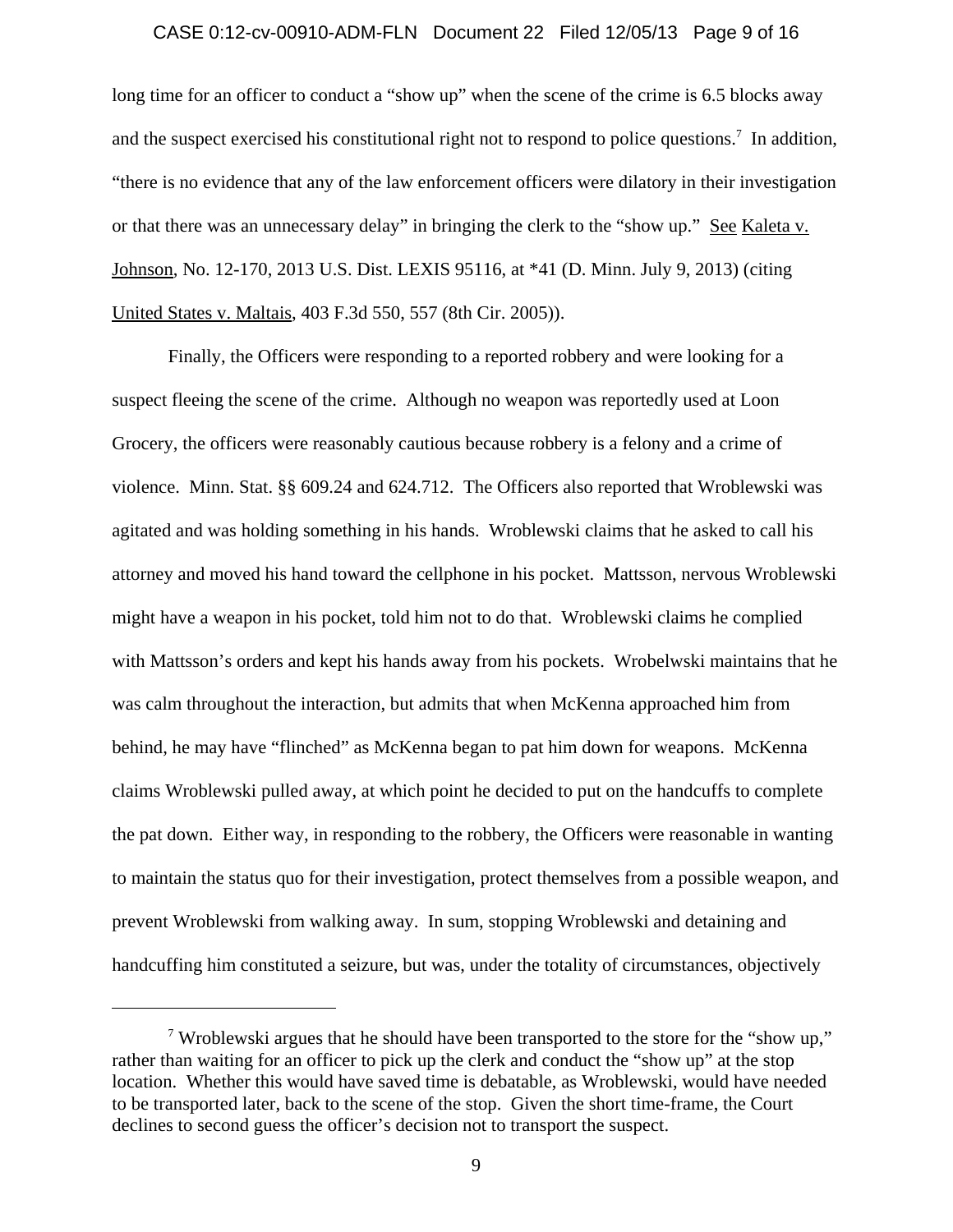reasonable.

## **2. Excessive Force**

When an excessive force claim "arises in the context of an arrest or investigatory stop of a free citizen, it is most properly characterized as one invoking the protections of the Fourth Amendment." Graham v. Connor, 490 U.S. 386, 394 (1989). As such, force used in the course of an arrest must be reasonable. Id. at 395-96. The officer's use of force must be viewed in context, with "careful attention to the facts and circumstances" of the case at hand. Id. at 396. The use of force "must be judged from the perspective of a reasonable officer on the scene, rather than with the  $20/20$  vision of hindsight." Id. If an officer's actions are objectively reasonable, qualified immunity will prevent liability. Id. at 397.

The Eighth Circuit Court of Appeals recently clarified how courts in this district evaluate the use of force during an arrest. See Chambers v. Pennycock, 641 F.3d 898, 905-08 (8th Cir. 2011). It is well established that "the right to make an arrest or investigatory stop necessarily carries with it the right to use some degree of physical coercion or threat thereof to effect it." Id. at 905 (internal quotation omitted). "Police officers undoubtedly have a right to use some degree of physical force . . . to effect a lawful seizure, and reasonable applications of force may well cause pain or minor injuries with some frequency." Id. at 907 (citation omitted). "It remains firmly established that '[n]ot every push or shove, even if it may later seem unnecessary in the peace of a judge's chambers, violates the Fourth Amendment." Id. (quoting Graham, 490 U.S. 396). "Resistance may justify the use of greater force." Crumley v. City of St. Paul, Minn., 324 F.3d 1003, 1008 (8th Cir. 2003). "If an officer reasonably, but mistakenly, believed that a suspect was likely to fight back, for instance, the officer would be justified in using more force than in fact was needed." Saucier, 533 U.S. at 205.

Mattsson was five to ten feet from Wroblewski and did not use any force against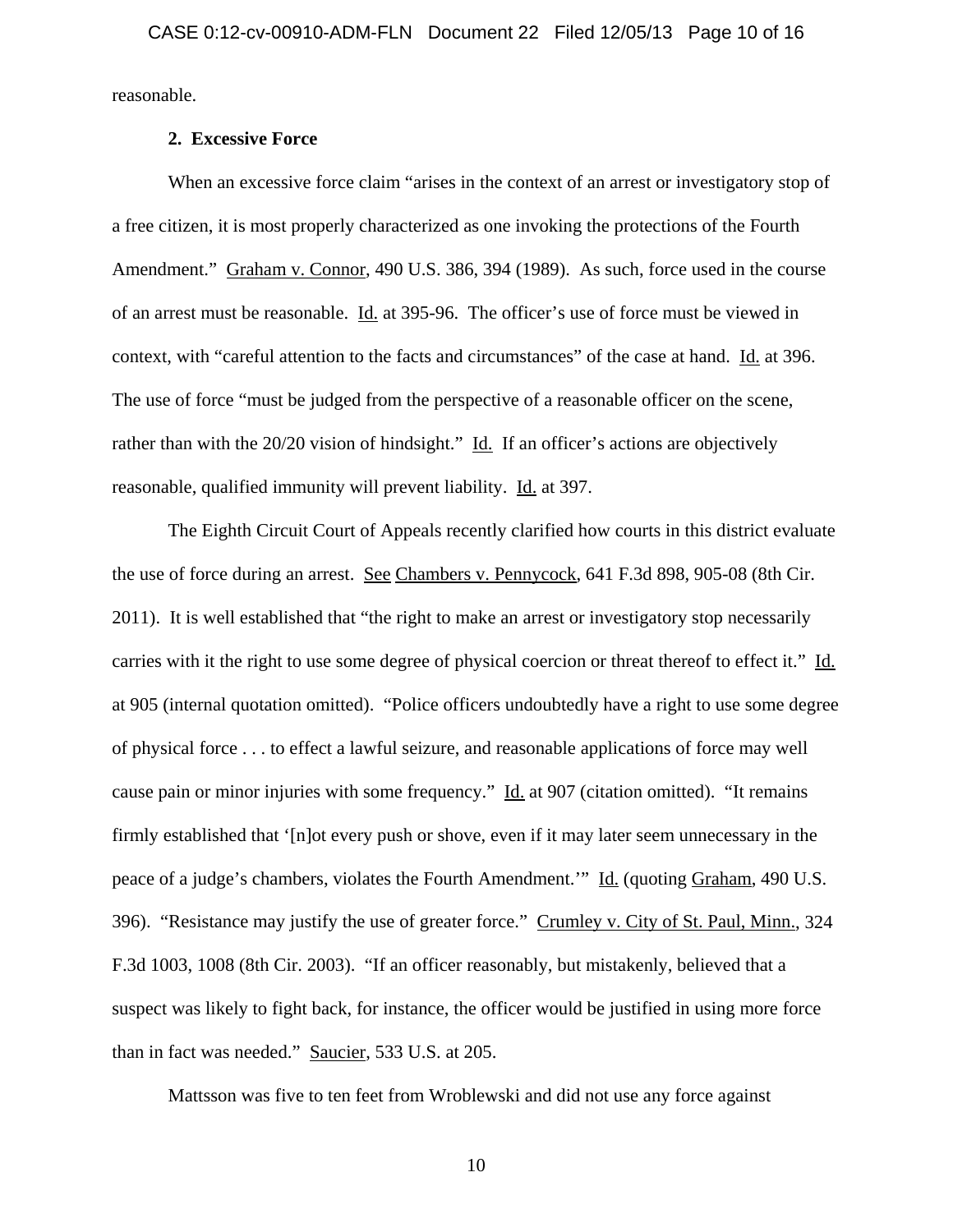#### CASE 0:12-cv-00910-ADM-FLN Document 22 Filed 12/05/13 Page 11 of 16

Wroblewski. It was McKenna who applied the handcuffs and took Wroblewski to his squad car. Therefore Mattsson is not reasonably implicated in Wroblewski's excessive force claims.

As for McKenna's actions, placing Wroblewski in handcuffs was objectively reasonable; therefore the only remaining question is whether the force used was excessive.<sup>8</sup> "Determining whether the force used to effect a particular seizure is 'reasonable' under the Fourth Amendment requires a careful balancing of the 'nature and quality of the intrusion on the individual's Fourth Amendment interests' against the countervailing government interests at stake." Graham, 490 U.S. at 396. "Handcuffing inevitably involves some use of force and it almost inevitably will result in some irritation, minor injury, or discomfort where the handcuffs are applied." Chambers, 641 F.3d at 907 (internal quotations and citations omitted).

In this case, the government interest was in apprehending a robbery suspect. On the other hand, Wroblewski claims the handcuffs were too tight, caused abrasions on his right wrist, and he continues to experience tingling in his right hand which interferes with his day-to-day activities. In support of his claims, Wroblewski has submitted one medical report. The doctor's exam, on December 30, 2011, resulted in a recommendation for over the counter pain medicine and rest. The medical report recommended Wroblewski return in 2-3 weeks if the wrist continued to bother him. Wroblewski has provided no evidence of subsequent medical treatment. Wroblewski also claims McKenna swore at him and was verbally abusive. There is no evidence that McKenna's profanity had any serious impact on Wroblewski.

<sup>&</sup>lt;sup>8</sup> Wroblewski claims that during the course of McKenna's pat down of Wroblewski, McKenna removed Wroblewski's cellphone from his pocket and placed it on the hood of the squad car. McKenna denies that he removed Wroblewski's cellphone and testifies that he knows a Terry frisk is limited to a pat down for weapons, restricted to the outside of a suspect's clothing. In a criminal case, where the cellphone was the fruit of an improper Terry frisk, the remedy, if the accusation was credited, would be exclusion of the evidence from trial. In this civil case however, this dispute is not a material question of fact. There is no indication that Wroblewski or his cellphone were damaged in any way by the removal of the cellphone from his pocket; therefore, the issue cannot affect monetary damages or officer liability.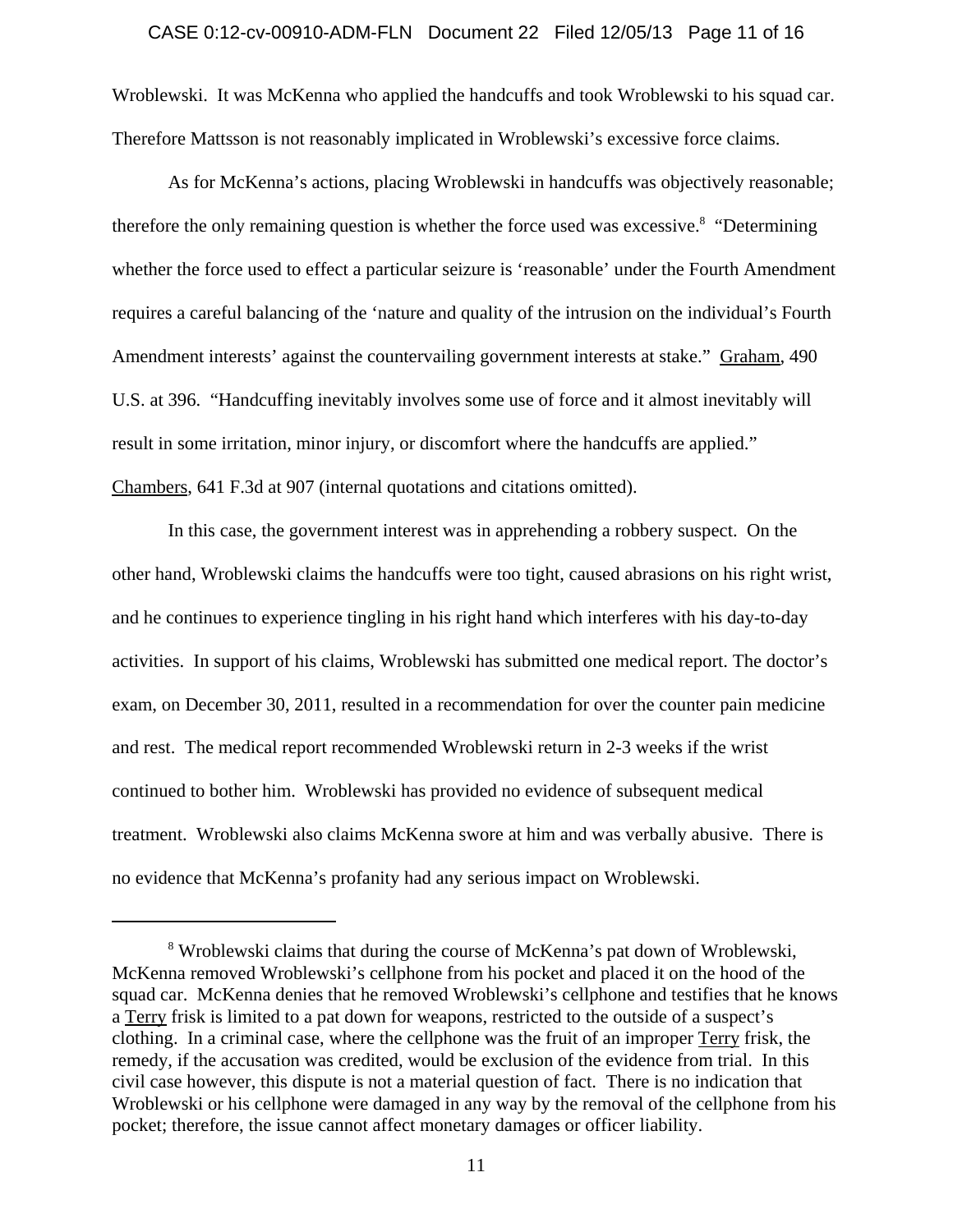The Court does not wish to make light of Wroblewski's claims. McKenna may well have been mistaken about the threat Wroblewski posed to him and the other officers. And if McKenna did use profanity as claimed in the execution of his duties, it was unnecessary and unhelpful in these circumstances. But even taking everything Wroblewski claims as true, McKenna's conduct does not rise to the level of excessive force given the circumstances.

## **3. Further Detention**

It is difficult to imagine what damages stem from Wroblewski's final complaint about the scope of his Terry investigation. Even so, the Court will address McKenna's continued detention of Wroblewski following the negative "show up." Wroblewski argues that following the negative "show up," McKenna should have immediately released him, rather than detaining him for an additional five minutes.

There is no bright line rule for limiting the scope of a Terry stop; instead, "common sense and ordinary human experience must govern over rigid criteria." Morgan, 729 F.3d at 1091 (citing United States v. Sharpe, 470 U.S. 675, 686 (1985)). An investigative detention only turns into an arrest if it lasts an "unreasonably long time." United States v. Donnelly, 475 F.3d 946, 952 (8th Cir. 2007). In this case, McKenna had a duty to throughly investigate the robbery of Loon Grocery. After a negative "show up," it is still reasonable for an officer to try and identify the suspect at hand. If the clerk at the grocery store had been too nervous to identify the suspect face to face at the "show up," but decided to identify the individual privately the next day, McKenna would have no way to track down Wroblewski without his identity. Therefore, common sense dictates that an additional 5 minutes of detention did not extend Wroblewski's detention an unreasonably long time.

## **4. Individual or Official Capacity**

Wroblewski's individual liability claims against Mattsson and McKenna are dismissed on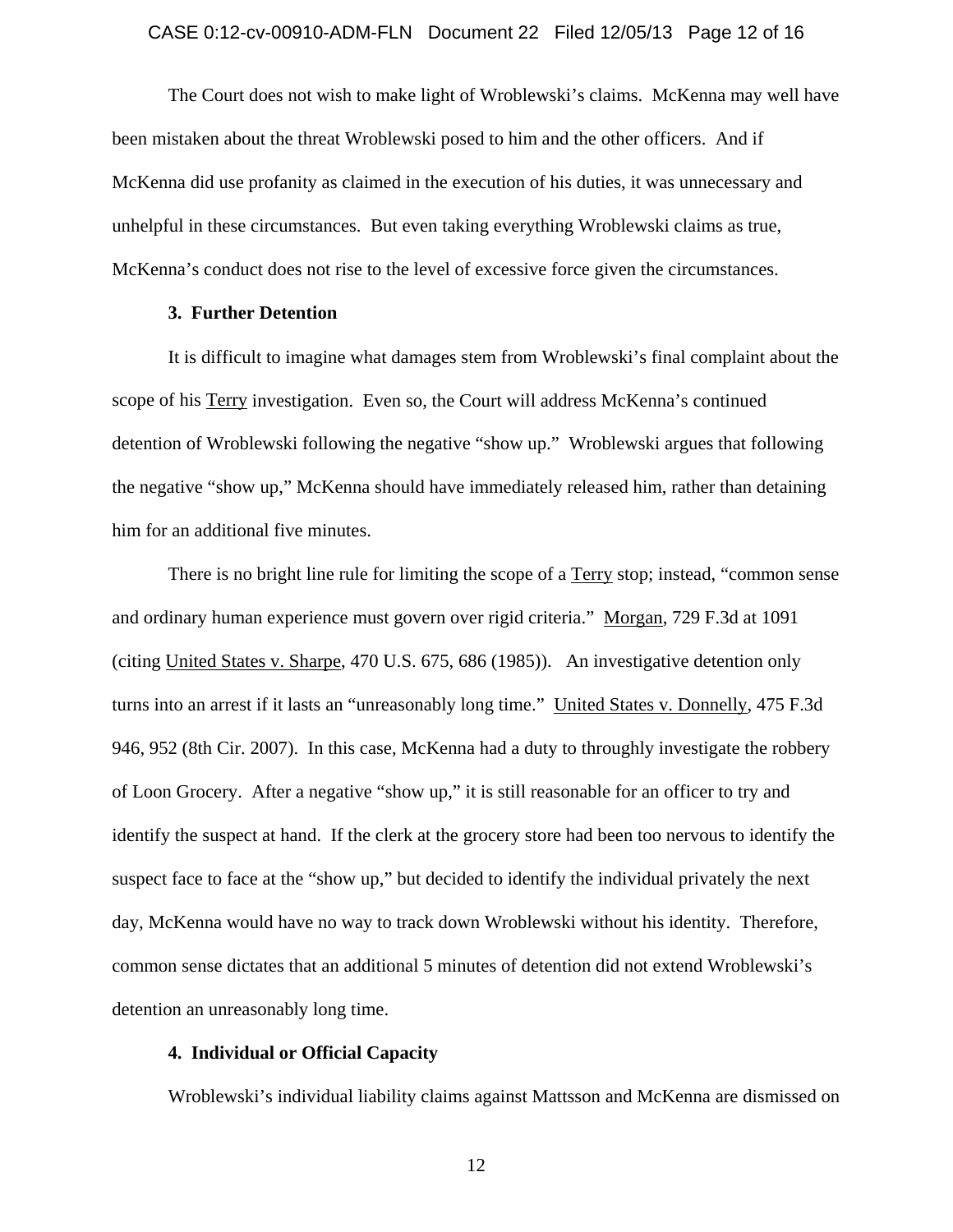## CASE 0:12-cv-00910-ADM-FLN Document 22 Filed 12/05/13 Page 13 of 16

an alternative ground. Claims under § 1983 may be made against a defendant in either an individual or official capacity. "Personal-capacity suits seek to impose personal liability upon a government official for actions he takes under color of state law." Kentucky v. Graham, 473 U.S. 159, 165 (1985) (citation omitted). "Official-capacity suits, in contrast, 'generally represent only another way of pleading an action against an entity of which an officer is an agent.'" Id. at 165-66 (citing Monell v. New York City Dept. of Social Servs., 436 U.S. 658, 690 n.55 (1978)). See, Section III.C below. The Eighth Circuit has established a bright line rule, that plaintiff must sue public officials in their individual capacity or it will be assumed that the official is sued in his official capacity. Johnson v. Outboard Marine Corp., 172 F.3d 531, 535 (8th Cir. 1999). As the Eighth Circuit has explained, public servants are entitled to proper notice that they may be exposed to civil liability and damages. Id.; see also Egerdahl v. Hibbing Cmty. Coll., 72 F.3d 615, 619-20 (8th Cir. 1995), and Lopez-Buric v. Notch, 168 F. Supp. 2d 1046, 1050 (D. Minn. 2001) (the case law in this circuit is sufficiently clear that plaintiff must include unambiguous language in his complaint noting that the defendants are sued in their individual capacity); but cf. McKenzie v. Frokjer, No. 07-3413, 2009 U.S. Dist. LEXIS 45627 (D. Minn. Feb. 23, 2009). Wroblewski did not indicate in his complaint that the Officers were sued in their individual capacity.<sup>9</sup>

## **C. Section 1983 Claims Against City of Minneapolis**

Under § 1983, a plaintiff may sue a city, and a city's employees in their official capacity, for a deprivation of constitutional rights if the City took formal action to cause the violation. A

<sup>&</sup>lt;sup>9</sup> The government did not raise this argument as grounds for dismissal, but this only demonstrates the need for the rule. In official capacity suits, the assumption is that officers are named in the suit only as officers or agents of the public entity. In that case, attorneys for the public entity can easily make arguments for the public entity employing the individuals. But individual capacity suits implicate qualified immunity defenses separate from the public entity's defenses and individuals so sued should have the opportunity to hire counsel to represent them. See Lopez-Buric, 168 F. Supp. 2d at 1050.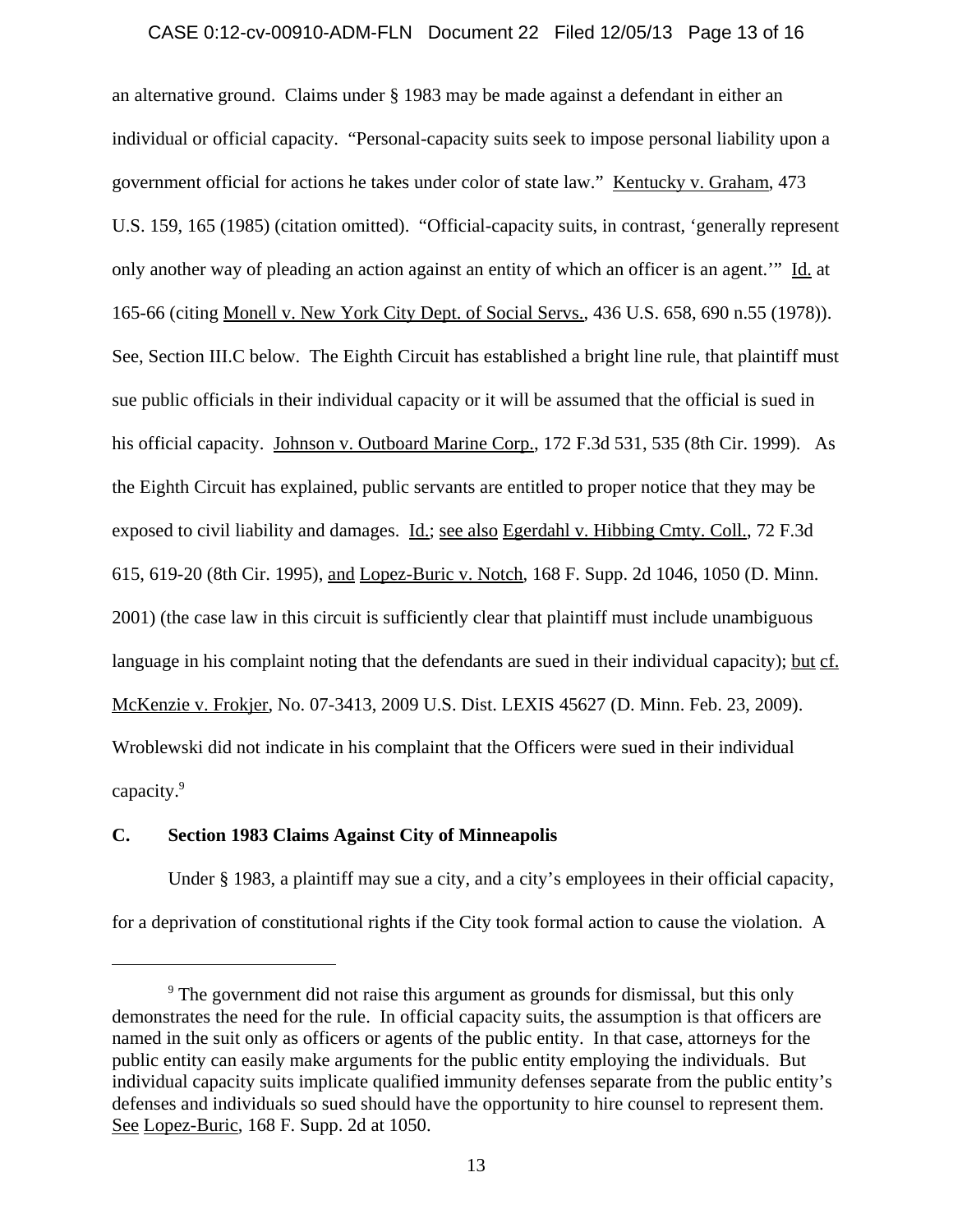## CASE 0:12-cv-00910-ADM-FLN Document 22 Filed 12/05/13 Page 14 of 16

formal action, or policy, is one that "implements or executes a policy statement, ordinance, regulation, or decision officially adopted and promulgated by [the City's] officers." Monell, 436 U.S. at 690. In addition to an officially adopted policy, liability may attach to a City for constitutional violations that result from "custom," even though the City may not have formally approved the custom. See id.; see also Kuha v. City of Minnetonka, 365 F.3d 590, 603 (8th Cir. 2003), abrogated in part on other grounds, Szabala v. City of Brooklyn Park, 486 F.3d 385 (8th Cir. 2007).

Eighth Circuit courts have consistently recognized a difference between a city's official "policies" and its "customs." Absent an official policy, a plaintiff must identify a "custom or usage" that caused the alleged violation. See Kuha, 365 F.3d at 603-04. A "custom or usage" is demonstrated by:

(1) the existence of a continuing, widespread, persistent pattern of unconstitutional misconduct by the city's employees;

(2) deliberate indifference to or tacit authorization of such conduct by the city's policymaking officials after notice to the officials of that misconduct; and

(3) the plaintiff's injury by acts pursuant to the governmental entity's custom, i.e., proof that the custom was the moving force behind the constitutional violation.

See id. (citing Jane Doe A v. Special Sch. Dist., 901 F.2d 642, 646 (8th Cir. 1990)). To demonstrate Minneapolis's liability under a Monell claim, Wroblewski must show that a policy or custom of Minneapolis was the "moving force [behind] the constitutional violation." Mettler v. Whitledge, 165 F.3d 1197, 1204 (8th Cir. 1999) (citation omitted).

Here, the Monell claim fails because no constitutional right was violated and Wroblewski has presented no evidence of a Minneapolis police policy or custom that could have been the moving force behind Mattsson or McKenna's decisions. Therefore, no § 1983 municipal liability can apply.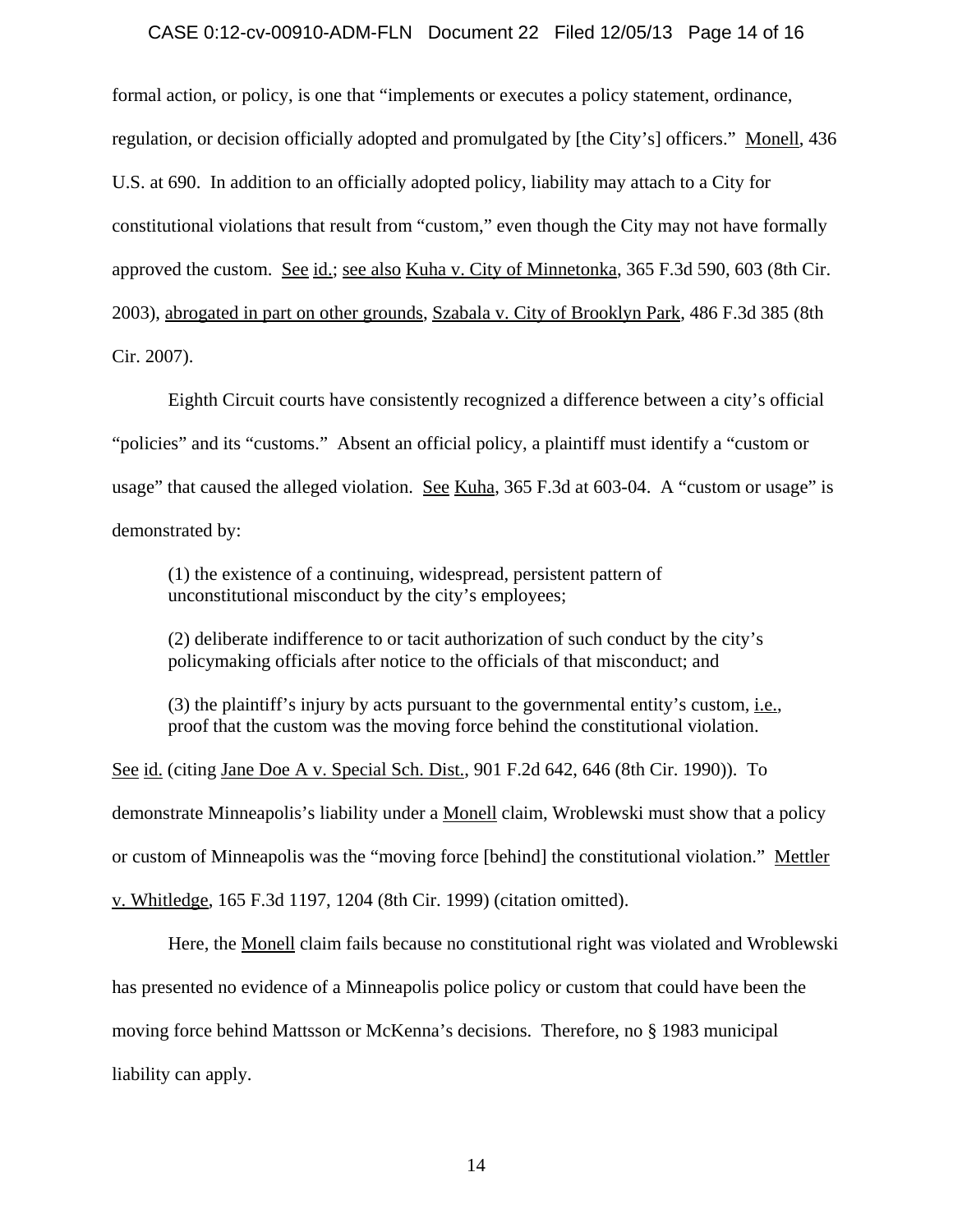## **D. State Tort Claims**

In addition to his claims under § 1983, Wroblewski asserts claims of assault and battery (Count II), and false arrest/imprisonment (Count I) against Mattsson and McKenna.**<sup>10</sup>**

"[U]nder Minnesota law, a public official is entitled to official immunity from state law claims when that official is charged by law with duties that require the exercise of judgment or discretion." Johnson v. Morris, 453 N.W.2d 31, 41 (Minn. 1990). Law enforcement officers are "generally classified as discretionary officers who may be entitled to official immunity." Nelson v. Cnty. of Wright, 162 F.3d 986, 991 (8th Cir. 1998) (citing Johnson, 453 N.W.2d at 42). "[A] public official charged by law with duties which call for the exercise of his judgment or discretion is not personally liable to an individual for damages unless he is guilty of a willful or malicious wrong." Elwood v. Rice Cnty., 423 N.W.2d 671, 677 (Minn. 1988).

## **1. Assault and Battery**

Under Minnesota law, to establish a claim of assault and battery against an on-duty officer, Wroblewski must demonstrate that an officer used excessive force to effectuate the arrest. Paradise v. City of Minneapolis, 297 N.W.2d 152, 155 (Minn. 1980). As previously discussed, excessive force was not used in the detention of Wroblewski. As a result, his assault and battery claim fails.

#### **2. False Imprisonment**

Wroblewski also claims that Defendants falsely imprisoned him. However, if Wroblewski's detention was reasonable, a claim for false imprisonment cannot stand. Johnson, 453 N.W.2d at 36. Consequently, judgment will be entered for Defendants on Plaintiff's false

<sup>&</sup>lt;sup>10</sup> Wroblewski has elected not to pursue his Intentional Infliction of Emotional Distress Claim (Count III). Mem. Opp'n 1.